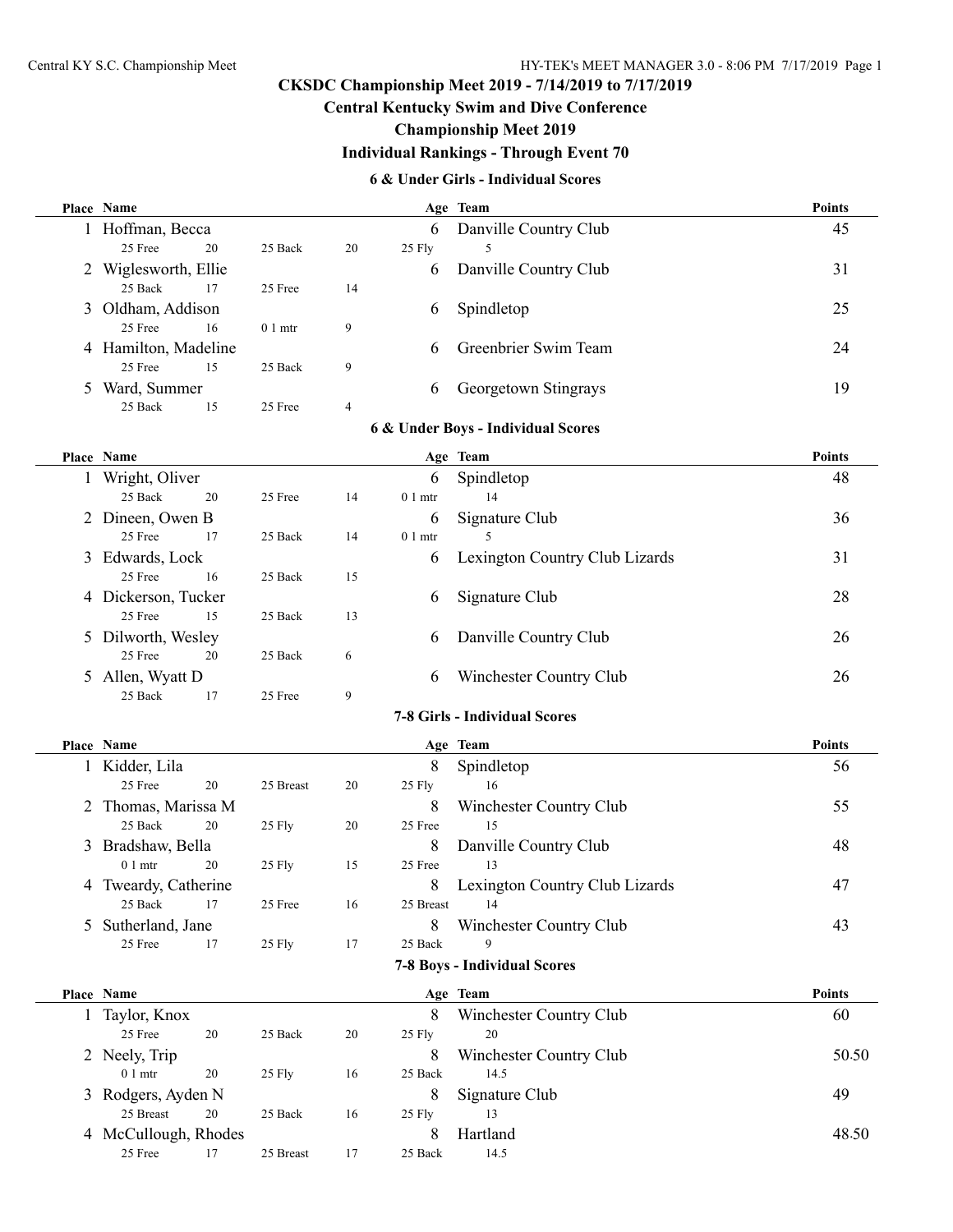## **CKSDC Championship Meet 2019 - 7/14/2019 to 7/17/2019**

## **Central Kentucky Swim and Dive Conference**

## **Championship Meet 2019**

# **Individual Rankings - Through Event 70**

| 5 Cassidy, Stokes                    |                 |        | 8                   | Spindletop                      | 46            |
|--------------------------------------|-----------------|--------|---------------------|---------------------------------|---------------|
| 25 Back<br>17                        | 25 Free         | 15     | 25 Breast           | 14                              |               |
|                                      |                 |        |                     | 9-10 Girls - Individual Scores  |               |
| Place Name                           |                 |        |                     | Age Team                        | <b>Points</b> |
| 1 Brown, Lena                        |                 |        | 10                  | University Club at Arlington    | 60            |
| 25 Back<br>20                        | 25 Breast       | 20     | 25 Fly              | 20                              |               |
| 2 Hall, Charlotte                    |                 |        | 10                  | Hartland                        | 54            |
| 25 Free<br>20                        | 25 Back         | 17     | 25 Fly              | 17                              |               |
| 3 Nelson, Darby                      |                 |        | 10                  | University Club at Arlington    | 49            |
| 25 Free<br>17                        | 25 Breast       | 17     | 25 Fly              | 15                              |               |
| 4 Akers, Gracesyn H                  |                 |        | 10                  | Georgetown Stingrays            | 45            |
| 25 Fly<br>16                         | 25 Back         | 15     | 25 Free             | 14                              |               |
| 4 Neely, Margaret Dean               |                 |        | 10                  | Winchester Country Club         | 45            |
| $01$ mtr<br>17                       | 25 Free         | 15     | 25 Back             | 13                              |               |
|                                      |                 |        |                     | 9-10 Boys - Individual Scores   |               |
| Place Name                           |                 |        |                     | Age Team                        | <b>Points</b> |
| 1 Bradshaw, Josiah                   |                 |        | 10                  | Danville Country Club           | 57            |
| 25 Free<br>20                        | $01$ mtr        | 20     | 25 Breast           | 17                              |               |
| 2 Houlihan, Will                     |                 |        | 10                  | Lexington Country Club Lizards  | 55            |
| 25 Back<br>20                        | 25 Fly          | 20     | 25 Free             | 15                              |               |
| 3 Neal, Carson                       |                 |        | 10                  | University Club at Arlington    | 52            |
| 25 Breast<br>$20\,$                  | 25 Free         | 16     | 25 Fly              | 16                              |               |
| 4 Hosinski, Mark Edward              |                 |        | 10                  | Signature Club                  | 50            |
| 25 Free<br>17                        | 25 Fly          | 17     | 25 Back             | 16                              |               |
| 5 Hatfield, Ethan C                  |                 |        | 10                  | Winchester Country Club         | 45            |
| 25 Back<br>17                        | 25 Free         | 14     | 25 Fly              | 14                              |               |
| 5 Holland, Jacob<br>25 Breast<br>16  |                 | 16     | 10                  | Hartland<br>13                  | 45            |
|                                      | $01$ mtr        |        | 25 Fly              | 11-12 Girls - Individual Scores |               |
|                                      |                 |        |                     |                                 |               |
| Place Name                           |                 |        |                     | Age Team                        | <b>Points</b> |
| 1 Wieland, Kenidi                    |                 |        | 12                  | Signature Club                  | 57            |
| 50 Back<br>20                        | 50 Fly          | 20     | 50 Breast           | 17                              |               |
| 2 Kaak, Ella                         |                 |        | 12                  | Georgetown Stingrays            | 55            |
| 50 Free<br>20                        | 50 Breast       | 20     | 50 Fly              | 15                              | 49            |
| 3 Hosinski, Lillian<br>50 Free<br>17 | 50 Back         | 16     | 12<br><b>50 Fly</b> | Signature Club<br>16            |               |
| 4 Hoffman, Kate                      |                 |        | 12                  | Danville Country Club           | 48            |
| 50 Back<br>17                        | 50 Fly          | 17     | 50 Free             | 14                              |               |
| 5 Jones, Ava                         |                 |        | 12                  | Greenbrier Swim Team            | 46            |
| 50 Breast<br>16                      | 50 Free         | 15     | 50 Back             | 15                              |               |
|                                      |                 |        |                     | 11-12 Boys - Individual Scores  |               |
| Place Name                           |                 |        |                     |                                 | <b>Points</b> |
|                                      |                 |        | 12                  | Age Team<br>Signature Club      | 60            |
| 1 Liau, Jack<br>50 Free<br>$20\,$    | 50 Back         | $20\,$ | <b>50 Fly</b>       | 20                              |               |
| 2 Fullerton, Zachary                 |                 |        | 12                  | Spindletop                      | 51            |
| 50 Breast<br>20                      | 50 Fly          | 16     | 50 Free             | 15                              |               |
| 3 Gover, Ethan                       |                 |        | 11                  | Danville Country Club           | 49            |
| $50\,\mathrm{Free}$<br>17            | $50\ \rm{Back}$ | 17     | 50 Fly              | 15                              |               |
|                                      |                 |        |                     |                                 |               |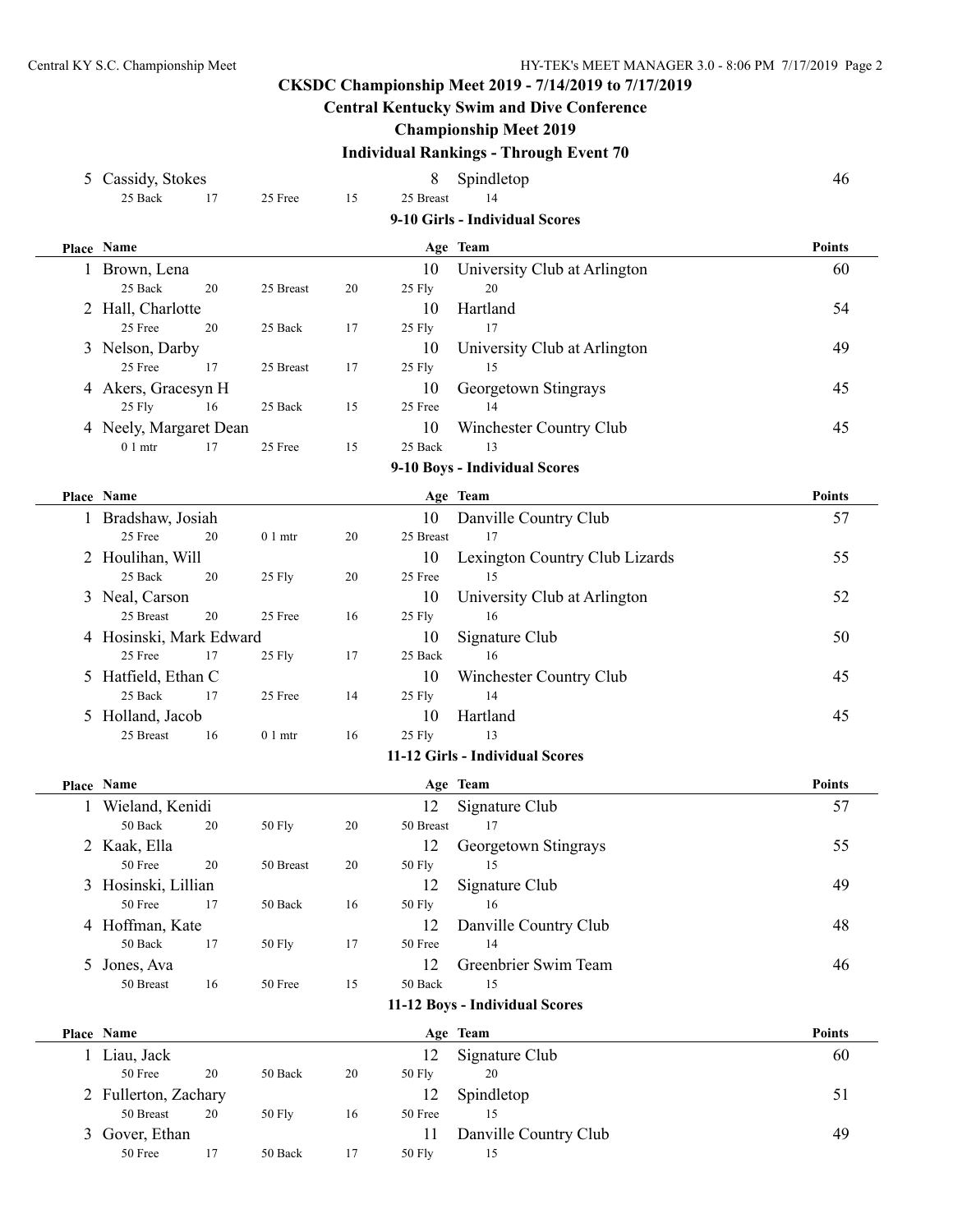## **CKSDC Championship Meet 2019 - 7/14/2019 to 7/17/2019 Central Kentucky Swim and Dive Conference Championship Meet 2019 Individual Rankings - Through Event 70** 4 Bobadilla, Tyler 12 Spindletop 12 April 12 Spindletop 46 50 Fly 17 0 1 mtr 16 50 Free 13 4 Rogers, Jimmy 12 Spindletop 46 50 Free 16 50 Back 15 50 Breast 15 **13-14 Girls - Individual Scores Place Name Age Team Points** 1 Lykins, Emma 14 Spindletop 60 50 Free 20 50 Breast 20 50 Fly 20 2 Woodall, Katherine 14 Lexington Country Club Lizards 51 50 Free 17 50 Back 17 50 Fly 17 3 Schaeffer, Zoe 14 Signature Club 50 50 Back 20 50 Fly 16 50 Free 14 4 Havens, Elliott E 13 Signature Club 47 50 Breast 17 50 Free 15 50 Fly 15 5 Stotts, Olivia 14 University Club at Arlington 40 50 Free 16 50 Back 15 50 Fly 9 **13-14 Boys - Individual Scores Place Name Age Team Points** 1 Brannock, Kole 14 Spindletop 60 50 Free 20 50 Back 20 50 Fly 20 2 Montgomery, Max 14 Danville Country Club 51 50 Free 17 50 Back 17 50 Fly 17 3 Jackson, Colin 14 University Club at Arlington 47 50 Free 16 50 Back 16 50 Fly 15 4 Carey, Ben 13 Spindletop 45 50 Fly 16 50 Free 15 50 Back 14 4 Carey, Joseph 14 Spindletop 45 50 Breast 16 50 Back 15 50 Free 14 4 Miniard, Graham D 14 Signature Club 45 50 Breast 20 50 Fly 13 50 Free 12 **15-99 Girls - Individual Scores Place Name Age Team Points** 1 Klinker, Rachel 18 Signature Club 60 50 Free 20 50 Back 20 50 Fly 20 2 Taylor, Victoria 15 University Club at Arlington 50 50 Breast 20 50 Free 16 50 Fly 14 2 West, Callie 16 Idle Hour Country Club 50 50 Free 17 50 Back 17 50 Fly 16 4 Albrecht, Taylor 17 Hartland 44 50 Fly 17 50 Back 14 50 Free 13 5 Siebenthaler, Kelsey 16 Signature Club 43 50 Back 16 50 Free 15 50 Breast 12 **15-99 Boys - Individual Scores Place Name Age Team Points** 1 Dicken, Smith 18 Lexington Country Club Lizards 56 50 Free 20 50 Fly 20 50 Back 16 2 Strother, Thomas 18 Lexington Country Club Lizards 51 50 Breast 20 50 Free 16 50 Fly 15